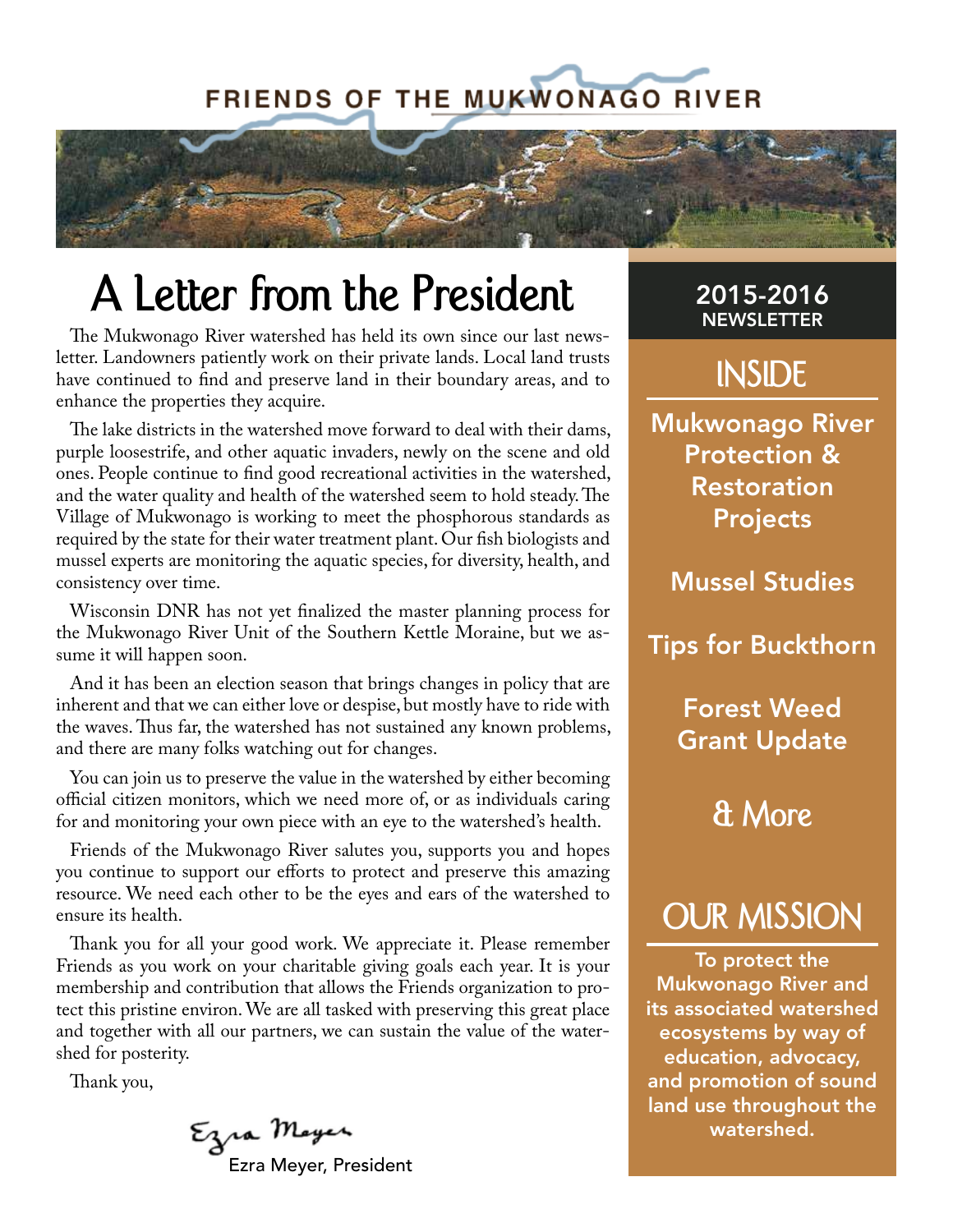# **Mukwonago River Protection and Restoration Projects** Funded by the Southeastern Wisconsin Fox River Commission

Alan Barrows, Sr. Conservation Specialist, Waukesha County Dept. of Parks and Land Use, Land Resources Division

# Shoreline & Riparian Buffer Restoration on Roxy Pond

The project is being completed with funding in part from the Southeaster Wisconsin Fox River Commission (SEWFRC) to stabilize and restore an eroding shoreline. Roxy Pond is an impoundment that is a tributary to the Mukwonago River, and along the water's edge, a cut bank has formed from wave action and a lack of vegetative cover and mature trees were falling into Roxy Pond. The project goals' included increasing light penetration and to revegetate the shoreline. The first step was to remove invasive and noxious woody species along the shore. A few white pines were removed to provide space for naturally reproducing white and red oak trees. The second step was to install 500 feet of coir biodegradable logs at the toe of the bank. The area immediately behind the coir logs was planted with Wisconsin native plants, and the riparian buffer area was seeded with a native mesic seed mix. Lastly, biodegradable erosion control blankets were installed on the slope above the coir logs.

# Groundwater Protection and Erosion Control Project

The project includes the control of invasive and non-native vegetation along a wooded navigable tributary to Jericho Creek. Targeted species for control include buckthorn, honeysuckle and reed canary grass. The re-establishment of native herbaceous ground cover through the riparian area, which is mapped as

Primary Environmental Corridor, will help to prevent soil erosion and encourage groundwater recharge. The project includes the construction of two rain gardens to infiltrate runoff back into the ground and re-seeding nearly 10 acres of reclaimed woods with native ground cover.

# Phantom Woods Road Filter Strip

In 2010, as part of the Town of Mukwonago's project to upgrade Phantom Woods Road, SEWFRC provided cost-share funding to construct a Wisconsin native vegetation filter strip to treat runoff prior to entering the Phantom Lakes. The project also included installing biodegradable coir logs along the lakeshore to prevent erosion.

# Rainbow Springs Culvert Removals

In 2013, SEWFRC provided cost-share funding to assist in removal of seven culverts along the Mukwonago River at the former Rainbow Springs Golf Course. The goals of the project were to improve navigability, provide riverbank stabilization, enhance wildlife and fisheries habitat and protect and enhance water quality. A variety of partnerships were formed among government agencies, nonprofit groups and educational institutions to work toward the project goals.

## Indianhead Park Shoreline Restoration

Years of fishing and swimming at the park caused severe erosion to a long stretch of the shoreline and de-



PROJECTS continued on next page



### PAGE 2 WWW.MUKWONAGORIVER.ORG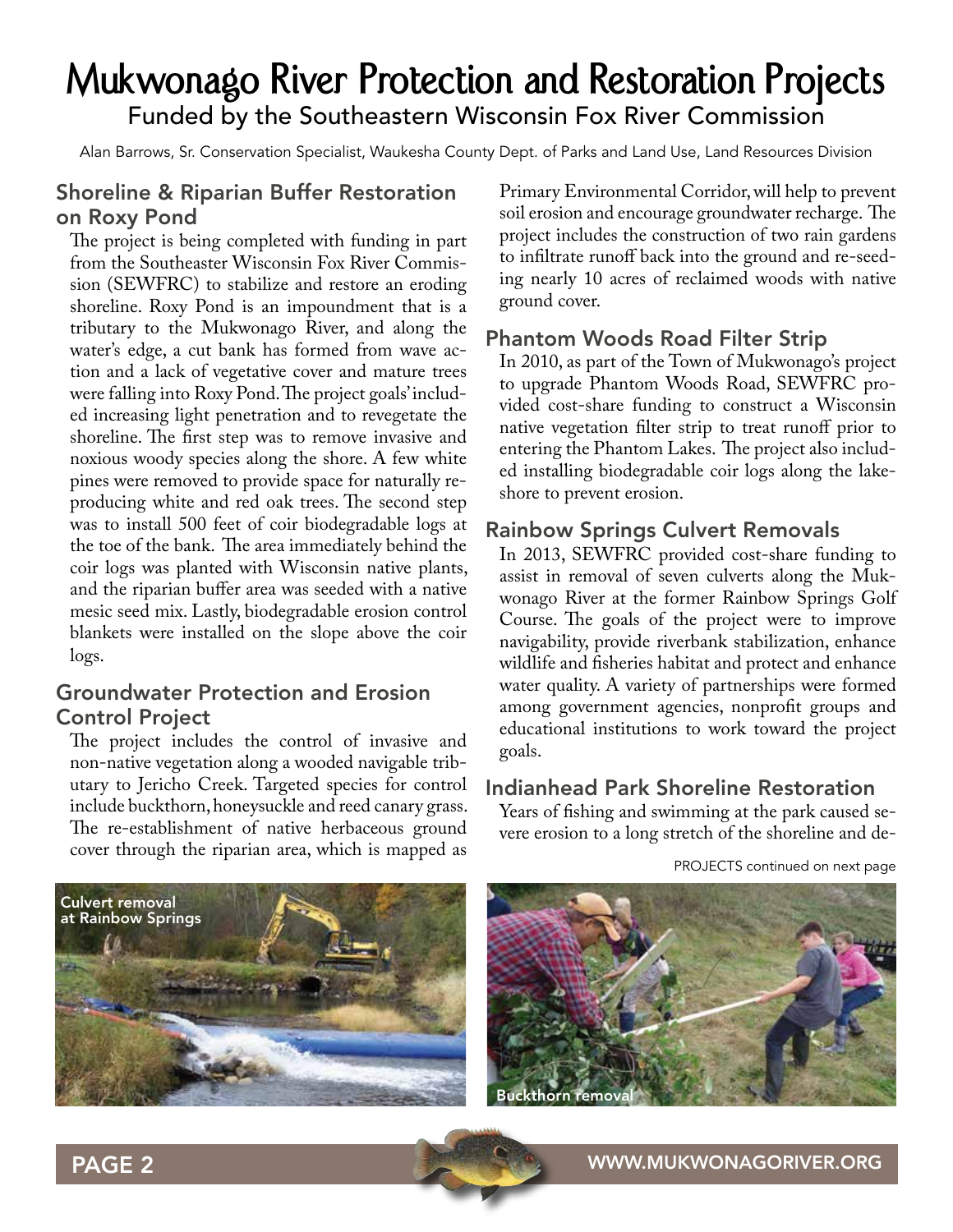# **Mukwonago River Mussel Study**

#### By Todd Levine

On the banks of the river, there is a pile of shells. The outsides are crusty brown and unimpressive. But the insides range from milky white to pearly salmon to royal purple. This part is the nacre, and it has been a prized material for a long time. It is what brought many vast populations of these animals to ruin, especially when they were harvested for material to be used as pearl buttons in the United States where large proportion of the global diversity of these animals exists.

While they don't seem all that interesting beyond their attractive shells, their unremarkable bodies belie a complex lifecycle that has also compromised their survival as we have dramatically altered our rivers. These mussels are unique among mussels and clams (collectively bivalves) that live in freshwaters, because they have a secret to moving upstream. When they are very small, the size of a grain of sand, they attach themselves to fish and hitch a ride. Once they arrive at a new habitat, they hop off and start a new life.

I have been studying this lifecycle for more than 10 years, and when I moved to Wisconsin, one of the outstanding DNR employees, Lisie Kitchel, invited me to check out the mussels of the Mukwonago River. It is a unique resource in southeastern Wisconsin, with more species (about 15) than in many other locations, including one that is listed as endangered by the State of Wisconsin. Over the past two and a half years, my students and I have explored the mussel community in the Mukwonago.

Matt Baumann, Erin Cox and Lynne Noel, among numerous volunteers, have collaborated with me to

### PROJECTS continued from page 2

graded the habitat and spawning grounds for a number of aquatic species. In 2008, a 500-foot section of shoreline at Indianhead Park was restored. Coir fiber logs were installed along the shoreline. The fiber logs were planted with native plant plugs. The native plants extensive root systems spread down through the fiber logs and into the soil and the river bottom. The vegetation provides habitat and a food source for both aquatic and terrestrial animals. Because this section of the river is so popular for recreational use, river access was kept intact by providing several access



survey the mussels from the Fox River to the Phantom Lake Dam. We see the numbers of individuals and species increasing as we move upstream from the Fox with the greatest numbers just below the dam. There are mussels upstream of the dam, but to my knowledge their populations are smaller and seem to be scattered.

Mussels grow a special lure to invite attacks by their host fish. The mother displays the lure and a fish attacks it, becoming infested with her offspring. We don't know as much about this interaction as we need to conduct effective conservation. So, my research team is trying to learn about the behaviors of mussels displaying lures and how different fish react to them. So far, we have discovered that some mussels only display their lures at certain times of the day and night and that although many individuals have lures each year, there are strong differences in whether and when these lures are displayed. So far, we have been working with the common species, the plain pocketbook or Lampsilis cardium. Over the next few years, we hope to learn more about how fishes respond to differences in the coloration of the lures and to find out when the rainbow mussel, Villosa iris, displays its lure, which mimics a crayfish.

points where the toe at the shoreline was reinforced with fieldstone boulders.

## Future projects include:

- Shoreline restoration on We Energies' property
- Mukwonago Park shoreline restoration

The Commission has recently agreed to help fund the County's aquatic invasive species program for 2017 through 2019, as well as committing funds for the 2017 Fox River Summit.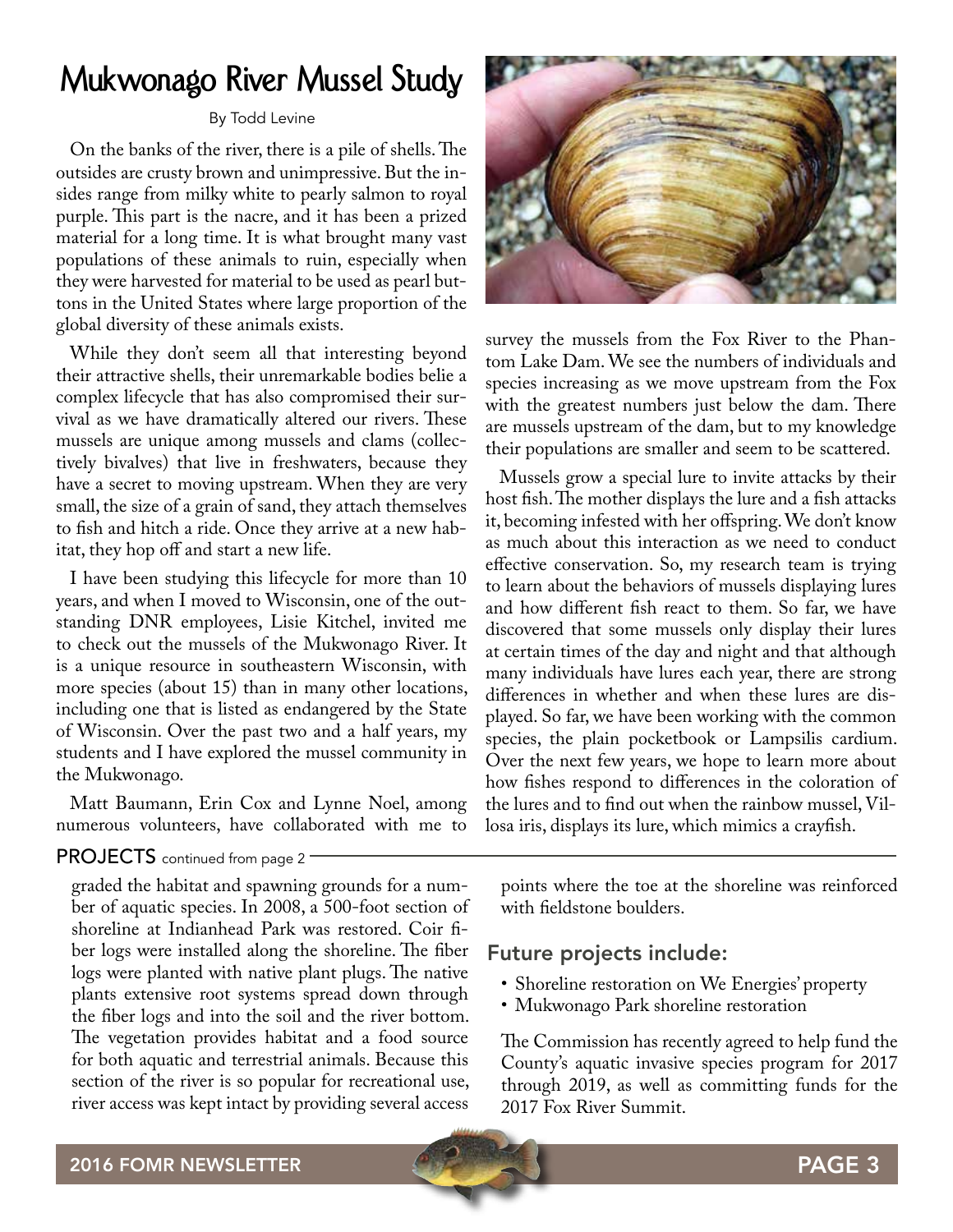# Wisconsin Wildlife Collector Report

During late summer and autumn of 2014, we conducted research activities with the mussel community of the Mukwonago River. We conducted two, reach-level surveys containing three quadrats each, consistent with the protocols designed and used by the Wisconsin DNR to assess the mussel community (Figure 1).

During these surveys, we collected mussels in mesh bags from a subset of ¼ m quadrats, identified them and immediately returned them to the river. Below are the aggregate community data that we collected during 2014 (Table 1).

In addition, we observed the lure display behaviors of a total of 41 L. cardium in situ over

Figure 1. Mussel community survey locations in the Mukwonago River. Phantom Lake is directly to the west of the mapped area.





PAGE 4 WWW.MUKWONAGORIVER.ORG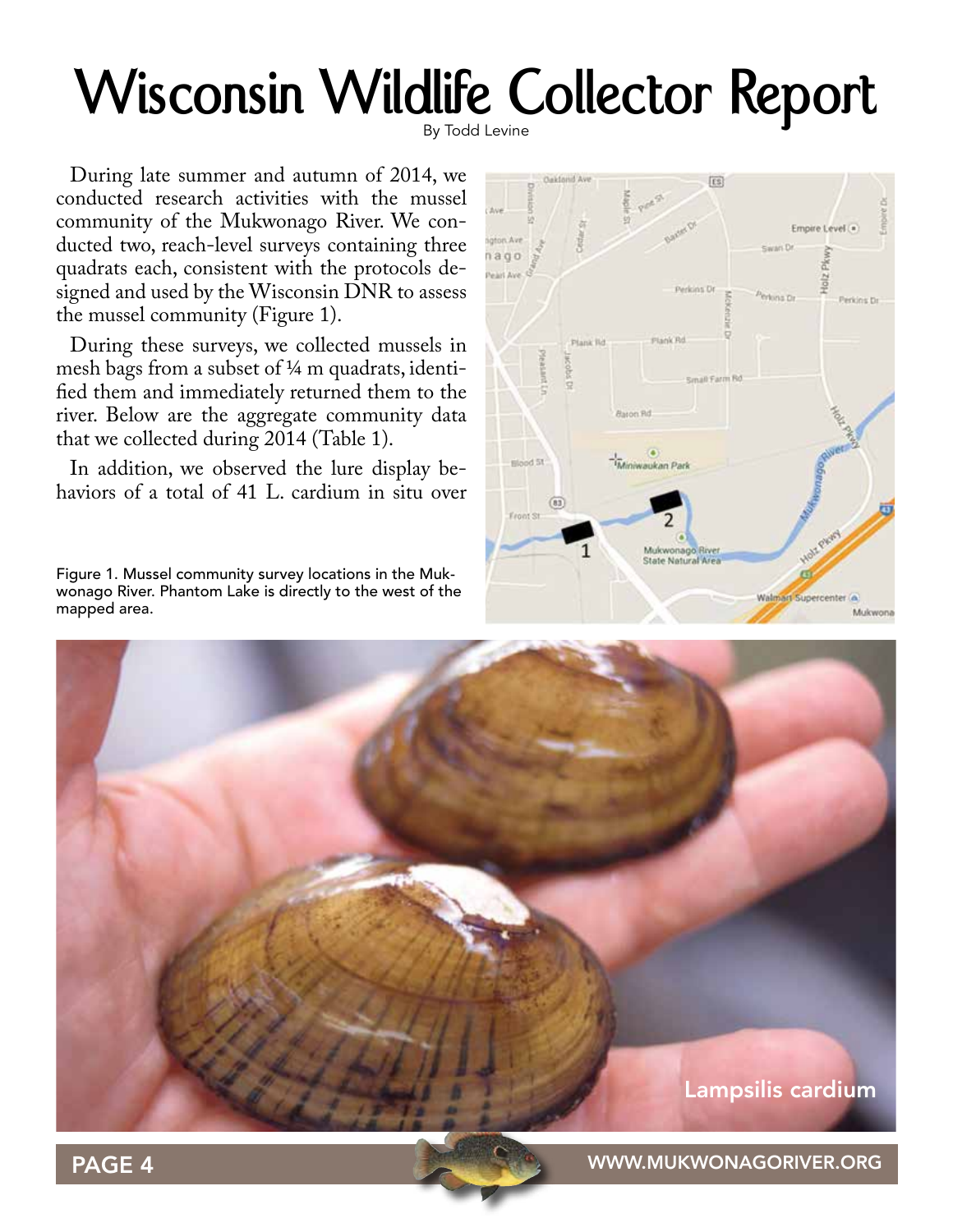nine days in August and September, including one overnight observation. All of these mussels were located immediately downstream of the Highway 83 bridge. We were able to locate 19 of these mussels again in October and tagged them using cyanoacrylate glue and Floy™ tags (A0001 – A0019). We collected a total of four gravid, female Lampsilis cardium from the river to observe under laboratory conditions. These have been preserved and are currently being stored for morphological observation.

Permanent disposition in an appropriate collection will occur after the present study is complete and all relevant data collected.

Table 1 (at right). Aggregate mussel community data from the Mukwonago River for the two sampled reaches.

|                             | Alive | Dead           | Total          |
|-----------------------------|-------|----------------|----------------|
| Elliptio dilatata           | 96    | 97             | 193            |
| Pleurobema sintoxia         | 80    | 38             | 118            |
| Venustaconcha ellipsiformis | 78    | 17             | 95             |
| Strophitus undulatus        | 22    | 6              | 28             |
| Lampsilis cardium           | 20    | 3              | 23             |
| Villosa iris                | 20    | 2              | 22             |
| Dreissena polymorpha        | 5     | 12             | 17             |
| Lampsilis siliquoidea       | 5     | ი              | 5              |
| Pyganodon grandis           | 3     | 1              | 4              |
| Lasmagona complanata        | 3     | ი              | 3              |
| Fusconaia flava             | 3     | 0              | 3              |
| Fingernail clams            | Ω     | 3              | 3              |
| Toxolasma parvus            | O     | $\overline{2}$ | $\overline{2}$ |
| Actinonaias ligamentina     | 0     | 1              | 1              |

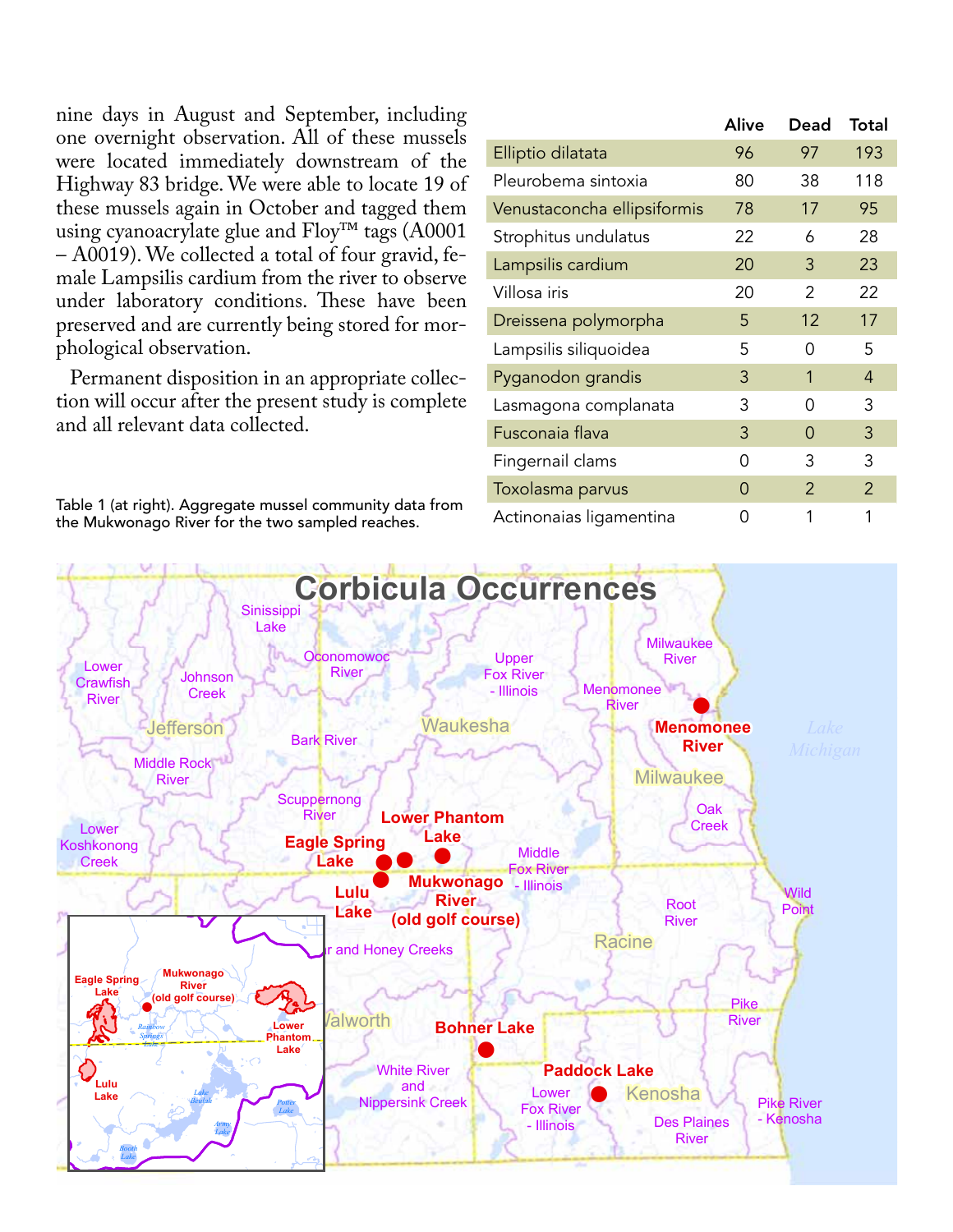# **Tips on Buckthorn**

By Barb Holtz, Pam Meyer and Jacki Lewis

# CHOOSE A GENERAL STRATEGY

**CUT & STUMP TREAT** The traditional recommendation. Cut the buckthorn, and paint or spray the stump with either half-strength RoundUp or a basal bark mix. This method looks the neatest, although live buckthorn can be heavy and will need to be burned or piled for later.

**BASAL BARK TREAT & CUT** Our preferred method if it is safe to leave the dead buckthorn standing for a while. Treat the buckthorn with a basal bark mix, let the tree die, and then remove it. If the buckthorn has been standing dead for at least a few months, it is very easy to cut, the wood becomes very lightweight, and the thorns break off before they can stab you. As a rule of thumb, treated buckthorn will fall over in a year or more. Cutting the dead tree before it falls will disturb the soil less, leaving less opportunity for other invasives to take root.

**"SPRITZ" METHOD** Conservancy gurus Tom & Kathy Brock have developed the "spritz" method for small, isolated buckthorn shoots. For small buckthorn less than 3 inches tall in a single shoot, the top two leaves can be spritzed with the basal bark mix, and the whole shoot will die. This is typically done with a kitchen sprayer.

**FOLIAR SPRAY** A thick patch of low buckthorn, such an area that was mowed within the last year, can be treated with a foliar (leaves)

# DON'T WANT TO USE CHEMICALS?

We understand not wanting to use chemicals. Choose your chemicals carefully to be effective, to break down in the soil quickly, and use just barely enough to get the job done. Select chemicals, including triclopyr and diCamba, break down fairly quickly in the soil. Treating just the bark or a stump keeps the chemical to a very small area, and it works

spray. This is risky because the broad spray can kill desirable plants. The best time is fall when the buckthorn leaves are still green, but most native plants have already died back and newly fallen leaves will protect the ground plants. Some experts recommend a mix of RoundUp (per label) or triclopyr in water (2 to 4 oz per gallon of water) with surfactant, but Jacki's results have generally been mediocre.

**BURN** Burns, such as a prairie burn through the woods, will definitely help, but are not enough to substitute for chemical treatment. A burn kills the top growth of buckthorn up to about 1 inch in diameter, but does not kill the roots. Volunteer to help others burn to gain some experience before trying it yourself.



# CUT-STUMP TREATMENT

Anytime you cut a live tree or shrub that you are trying to eradicate, treat the fresh-cut stump! The cheapest way is to spray or paint the stump with half-strength RoundUp. The concentrate of RoundUp is 50% glyphosate, which can be mixed 50- 50 with water for a 25% concentration. You have to treat the stump while it is fresh, within the first 2 to 3 minutes, for the glyphosate to get absorbed into the roots.

Stay fairly close to the recommended mix and concentration of any chemical. If you mix it too weak, you won't have enough of the active ingredient. However, if you mix it too strong, the chemical may not flow well in the plant to get down to the roots or wherever it needs to be.

If resprouts radiate outward from the stump, a quick conical spray of basal bark mix, centered on the stump, will get spray near the base all the little side shoots as well as the stump.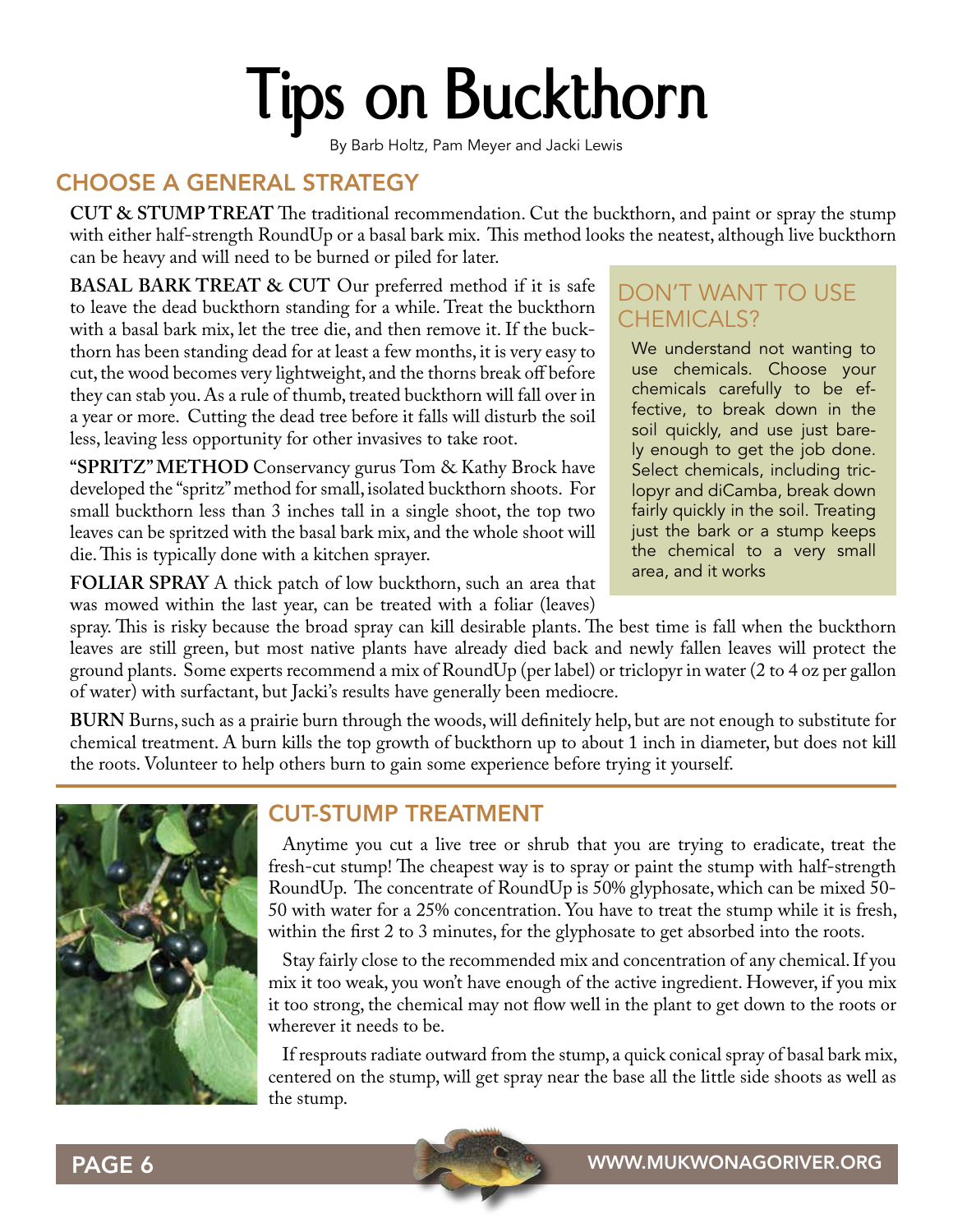# BASAL BARK TREATMENT

It's simple! Simply paint or spray a basal bark mix, typically triclopyr in oil, onto the trunk of the buckthorn. The oil helps the triclopyr soak through the bark to go into the roots.

The buckthorn will show signs of dying within 2 to 4 weeks during the growing season, with brown leaves hanging on the tree. Basal bark treatment can be done anytime during the year, though fall is best; spring is the least effective. Fall is when the trees and

bushes are really pumping nutrients (including herbicide) down into the roots rather than up into the leaves (spring). Buckthorn stands out in fall because its leaves stay green while native trees and shrubs have shed their leaves. In addition, the native understory is going dormant. Winter also works really well and has the advantage that you can burn the brush piles while there is snow on the ground.

Well soak the basal bark, to the point where it is starting to run down the tree

(but not enough to run off onto other things). It helps to master the art of the "dribble" by adjusting the sprayer to shoot a small stream rather than a fine mist.

We typically spray a band on the trunk about 2 inches wide (high) for every 1 inches of diameter of the trunk. We most often spray the band about a foot off the ground, but for trees 3-inch diameter or larger, add a light spray close to the ground and on any exposed roots will help prevent re-sprouts. For stems or trunks less than 1-inch diameter, you don't need to get all the way around the trunk. The oil mix will soak around from just one side. If you can use your foot to bend small buckthorn over, a couple drops on the stem will run around the stem for a very sure kill.

# BURN PILES

It is worth the extra effort to immediately stack or pile downed trees and branches into a burn pile. A good burn pile has the branches lying mostly parallel to each other to concentrate the heat, so cut the major branches apart. This is also where working with dead buckthorn is much easier than live, because the dead ones break apart and crush down. Honeysuckle cut into 1- to 3-foot lengths on the bottom of the pile makes good kindling for starting the pile. Burn the piles fairly soon to avoid critters nesting in the piles, and to allow the burn scar to be re-used for the next load of cut buckthorn.

Check your local burn ordinances to find out the requirements for burning in your municipality.



# BASAL BARK TIPS:

Basal bark the large berry-producing trees first, so you stop production of more seeds that will sprout later.

For each specific area or unit, plan on repeat visits because no matter how thorough you are, you will miss a few. Basal bark as many as you can on your first pass through the area. Two to three weeks later, you will see brown leaves on the buckthorn that you treated and will be able to easily see the green ones that you missed. You will miss a few, but each time you return you will see significant progress. If you start this process on the first cool days in August, you will have time for several passes into early November. By late fall, the natives go dormant and the leaves from the oaks and hickories will provide a protective layer on the ground, so this is an ideal time to go back to spray the little shoots.

Also, remember that basal barking works in the winter as well, though you need to learn how to tell buckthorn by its twigs without leaves. Trees that you killed by basal barking in the early to mid-fall will hang onto their brown leaves, whereas the buckthorn that were still live will have dropped their leaves.

# SUPPORT:

Last but not least, find friends who are doing similar projects that you can work with occasionally. We share tips and learnings, work together when we need help, and have others who can appreciate what we're each doing

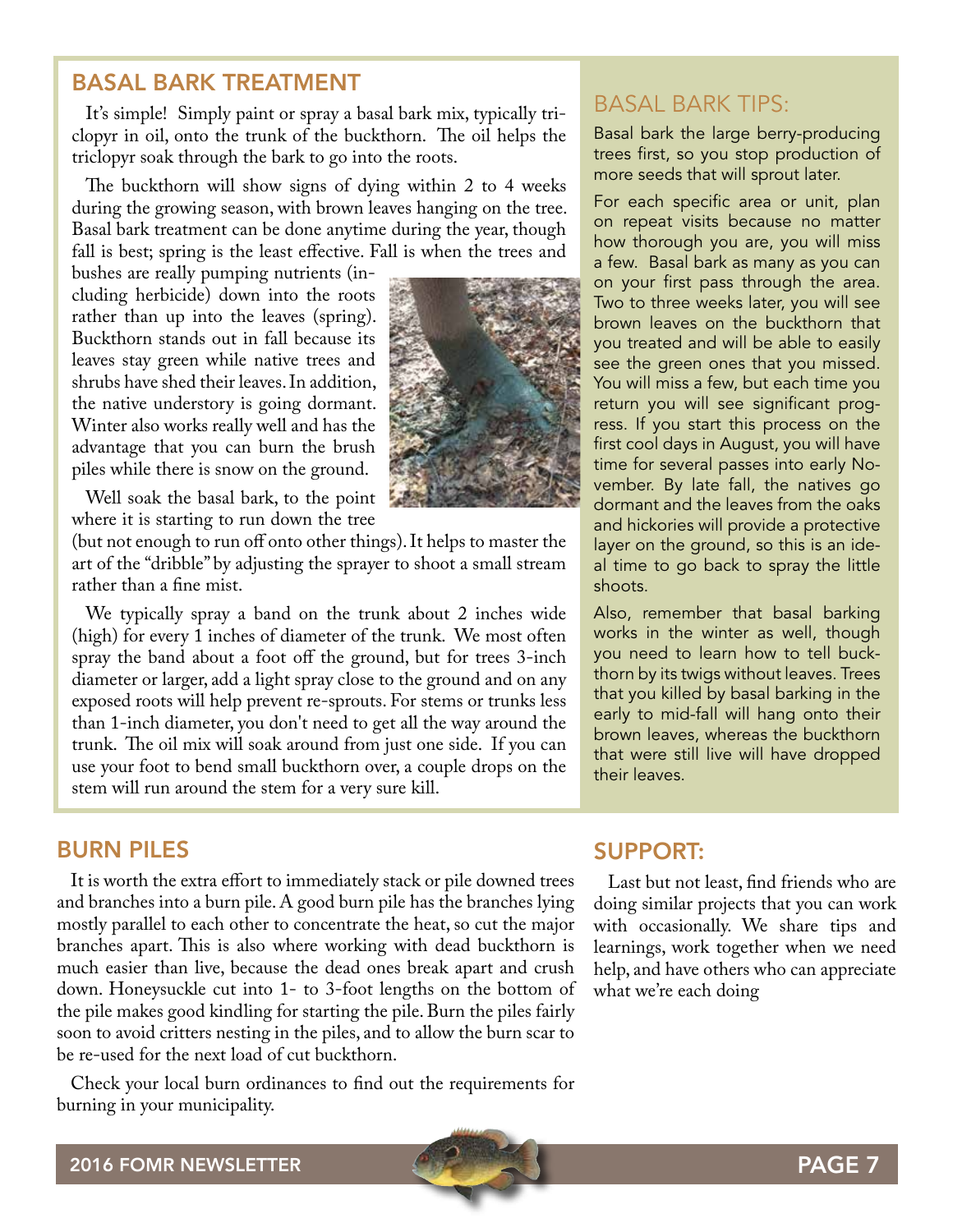# **WDNR Forest Weed Grant Update**

Friends of the Mukwonago River (FoMR) is pleased to announce that the Wisconsin Department of Natural Resources accepted its second proposal for a Private Forest Weed Management grant. Under the first grant, nine local landowners successfully removed terrestrial invasives from more than 17 acres. The latest round will provide assistance to 10 landowners working over 25 acres. These grants provide a \$375 per acre reimbursement to the landowner, which only helps defray the actual costs to perform the work. The two grants are valued at \$10,000 each from WDNR funds and require a minimum 25% cost-share contribution from FoMR and the landowner participants.

For 16 years, Friends has worked to preserve and protect the Mukwonago River and the surrounding watershed, a river system that is widely recognized as having some of the highest levels of plant and animal diversity in all of Southeastern Wisconsin, including nearly 80 state-listed threatened and endangered species.

FoMR is broadening its focus on invasive species as a primary ecological concern within the watershed with these Wisconsin DNR Private Forest Grant Program — Weed Management Area grants. This grant will complement the DNR Aquatic Invasive Species Control grant that Friends is currently fulfilling. That grant provides two years of funding for aquatic invasive species monitoring, control and education, focusing on Asian Clam, corbicula fluminea. On the other hand, the Private Forest Grant Program is focused on terrestrial invasive species. Together, these grants will allow Friends to take a comprehensive approach to invasive species education, control and monitoring.

The FoMR grant was used in part to expand upon our very successful "Got Buckthorn?" workshop. In addition to making

it possible for Friends to of-<br>fer additional additional workshops that focus on other terrestrial invasive species and control methods for them,

FoMR is broadening its focus on invasive species as a primary ecological concern within the watershed with these grants.

we also offered workshops on woodland and prairie restoration methods and moved some of our education offerings into the field and offered hands-on workshops so attendees could try basal barking, cutting and burn- control methods while working with experts to provide detailed instruction, tips and hints on how to make invasive species control and native species propagation work for individual landowners and their unique situations.

Other aspects of the grant application are focused on developing a template for landowners to use to develop a land management plan for their property, watershed-wide invasive species monitoring, the development of a tool loan program so that landowners can

# Savanna Oak Restoration & Evolution



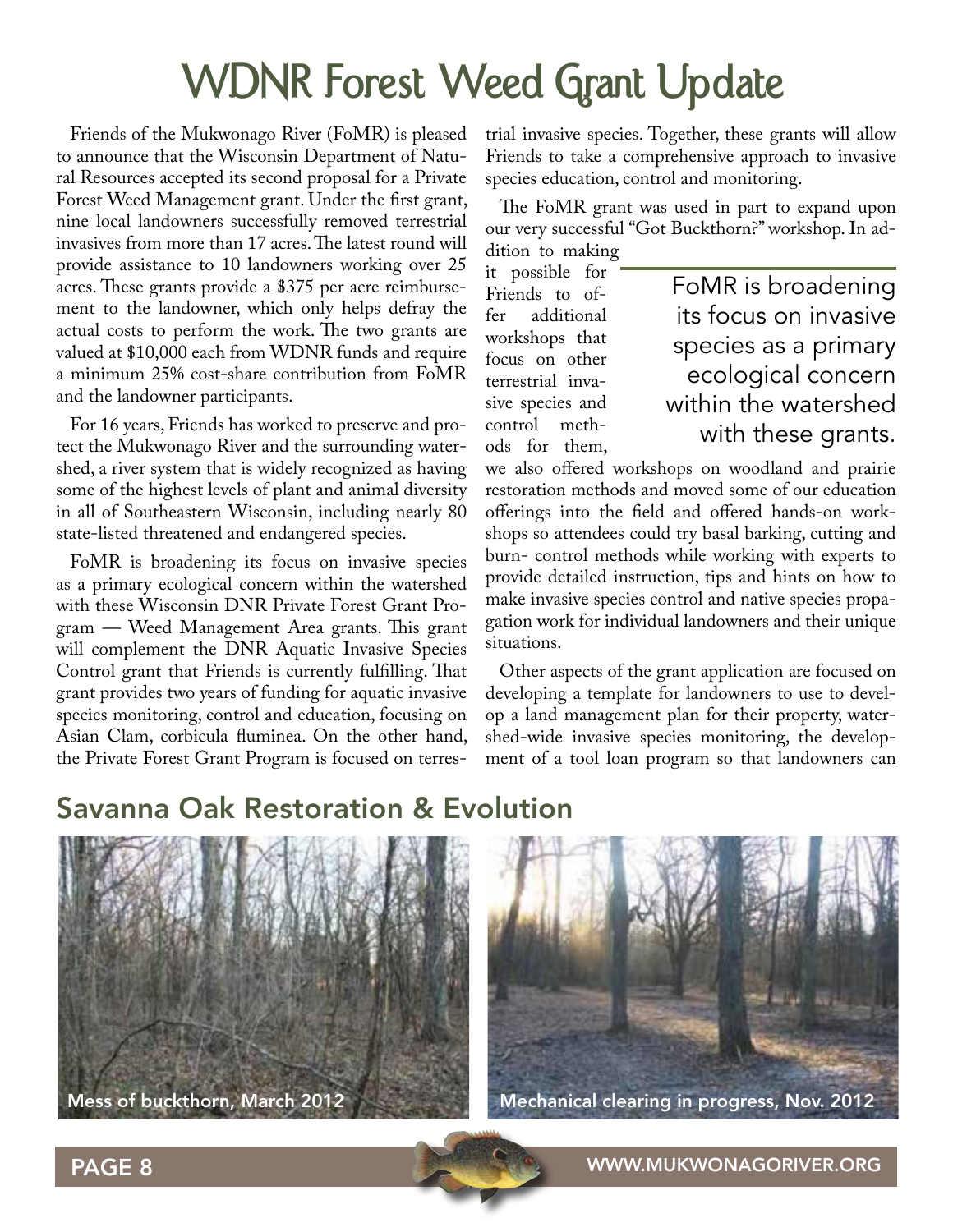easily access the tools they need for invasive removal and working with local and county officials to ease the regulatory process for landowners seeking to undertake invasive removal on their land.

Friends' used a specific methodology to document the work our landowners did under the grant on their properties. Each landowner filled out our application and rubric which established these inventory items:

- Landowner information, location, contact info, coordinates
- Plant species of concern, abundance, distribution
- Maps or location information for targeted species
- Method of inventory (meander, high-use areas, drive-by, etc.)

Friends evaluated each application and assessed each a point value based on the rubric to determine which properties best met our criteria for creating corridors and enhanced areas with invasives removed in the watershed. We were able to meet our other criteria to help the most landowners and the most acres controlled within the grant dollars. We determined how many acres each would receive based on our assessment of the best value for the grant dollars. We were successful in awarding grants to every landowner who applied. We visited each property to verify the inventory and acres, and required before and after photographs to show the levels of success. Each landowner was expected to share his/her property and its results in an onsite workshop to demonstrate to others what they had done and its success, and we had many of these demonstrations as part of our outreach. Happily, we had highly motivated landowners who have been and will continue to enhance their properties and remove further invasives.

We then required each landowner to provide a management plan for the acres under the grant per the control requirements:

- Landowner information, location, contact info, coordinates
- Plant species of concern, abundance, distribution
- Plant species controlled
- Acres treated
- Type of control method(s)
- Type of herbicide(s) and rate
- Time(s) of year of control
- Level of success

Each landowner provided a management plan describing what they intended to do with what means and methods. Since most of these landowners had been controlling invasives for many years on different parts of their properties, they often chose to use a different method on the grant acres: a contract forest mower; prescribed burns; basal bark herbicide with Garlon 4, stump treatment with Garlon 4 and/or leaf treatment with Garlon 4; native seed purchase and distribution on cleared areas; or all methods, depending on their goals. Some landowners are using the funding to purchase required equipment and tools such as chain saws, forestry blades, or water pump systems to manage controlled burns. Since these highly motivated folks worked almost two years using many of the tools and methods at their disposal, it is difficult to describe which had what success, but the end results are spectacular.

Friends would like to thank all the entities that have supported our efforts to bring this grant to our community and who will be key to our success in continuing to preserve the Mukwonago River watershed.



Regrowth in summer, August 2015



2016 FOMR NEWSLETTER PAGE 9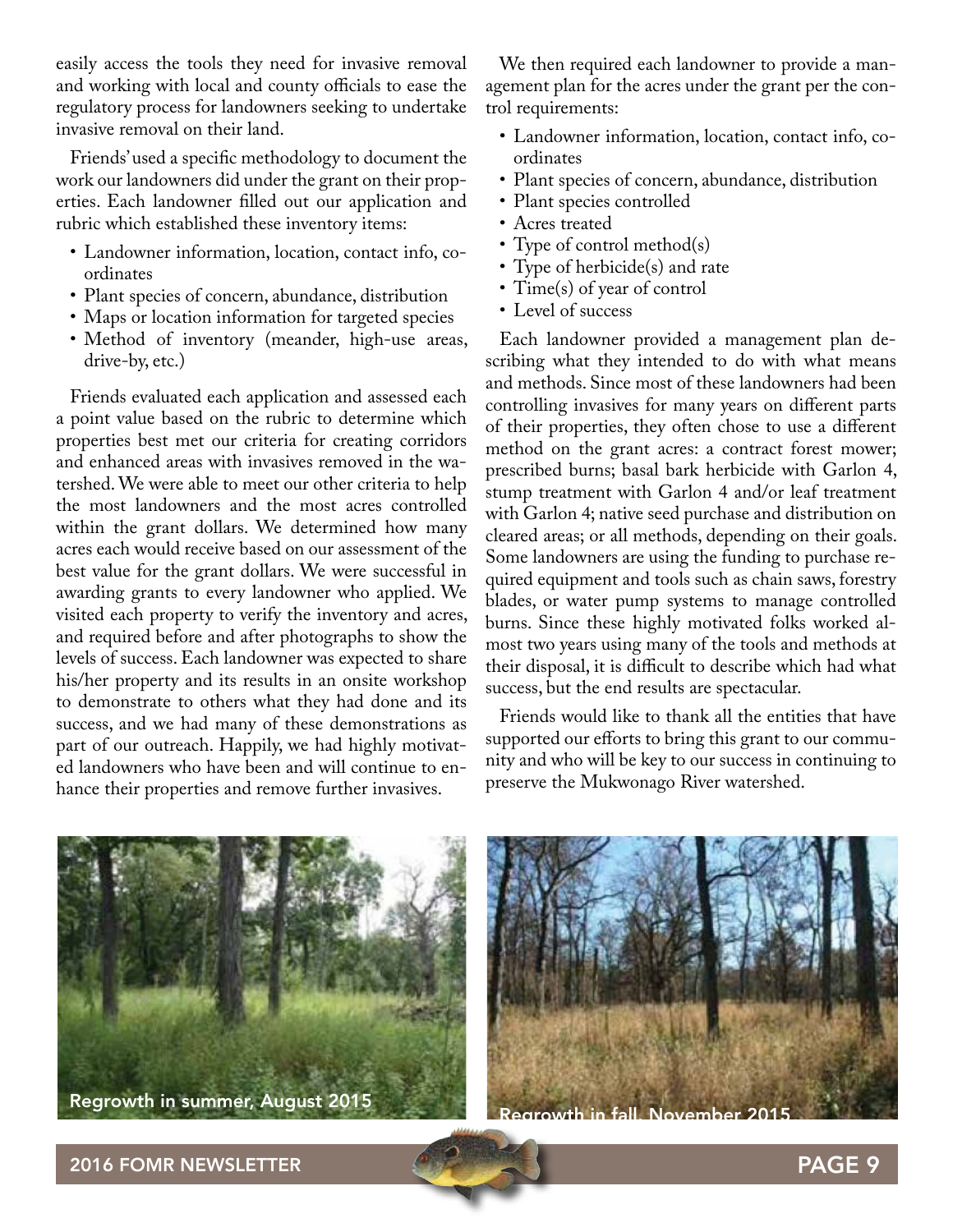# **Pio Scholars Mussel Field Survey** of the Mukwonago River

#### By Matt Baumann

Mussels are a frequent part of many freshwater ecosystems. They siphon minerals out of the water column making them readily available to plants, fish, and other invertebrates to consume. Mussels also increase diversity of insects and overall biomass via bioturbation. Finally, mussels play an important cultural role for different communities around the world such as the cultured pearl industry in China. Globally, nearly 70% of known species are considered to be extinct, endangered, threatened, or vulnerable.

In North America we have one of the largest species richness of mussels. In Wisconsin alone, there are 51 native species of mussels. Of those 51 species, over half are either endangered, threatened, or listed as a species of concern. These mussels belong to the superfamily Unionoidea, which are known as parasitic pearly mussels, meaning they have an obligatory parasitic stage of life. One of the ways these mussels parasitize the host is by using a lure display, which is an extension of the mantle tissue used to attract the fish and ultimately inject their glochidia into the host to grow. In southeastern Wisconsin a common species that uses this means of reproduction is Lampsilis cardium. L. cardium occurs frequently in the Mukwonago River and this species has been observed to display two distinct lure pigment patterns. The goal of this research is to determine if the two lures co-occur, if the density is equal between the two, and which habitats they prefer.

We conducted two types of surveys, consistent with the DNR's sampling protocol, were carried out to collect data to describe the distribution of each lure morph in the Mukwonago River. The first was a Catch per Unit Effort (CPUE.) This was done locating 35 equidistant sites on the river and collecting as many mussels as we could in two people-hours (with 2 people searching, we needed to search for 1 hour). We then identified all the mussels found to get an idea of species diversity, and more specifically if there were any trends in the location of L. cardium. We sampled a total of 12,309 mussels with a total of 463 L. cardium, of which there were 283 males and 179 females. There were 139 spotted lures

### and 27 striped lures.

The second survey we did was quadrat sampling. This was done by randomly choosing 10 new, equidistant

sites between the previous sites in the river. At each site three 25m2 grids were set up in a random order, with one on the left bank, one on the right, and one in the center channel. Inside those grids we sampled five randomly placed ¼ m2 quadrats that did not contain L. cardium, looking

Of the 15 known species of mussel present in the Mukwonago River, it seems the species richness is much higher upstream and declines as you move closer to the Fox.

for habitat data, mussel data, and well as some water chemistry. After those five were searched, we searched the entire grid for any L. cardium and added a new quadrat around them to gather the same data. This sampling should give us a better idea of what specific habitat conditions the different mussel species prefer to live in, or if they are just randomly distributed. Specifically, we are looking for the substrate they prefer, if the live near vegetation, the depth, distance from the bank, and what other mussels live near them, if any.

We do not yet have any formal results backed by data, we have seen a few trends though and look forward to analyzing the data. We noticed that, in general, the spotted lure morph occurs more frequently than the striped, but they seem to occur in the same habitats. We have also noticed that the invasive Zebra mussel occurs much more frequently near the dam and the population declines the closer you get to the Fox River. Finally, of the 15 known species of mussel present in the Mukwonago River it seems the species richness is much higher upstream and declines as you move closer to the Fox. Additionally, there are some species that occur only downstream, but it seems that L. cardium occurs throughout the entire river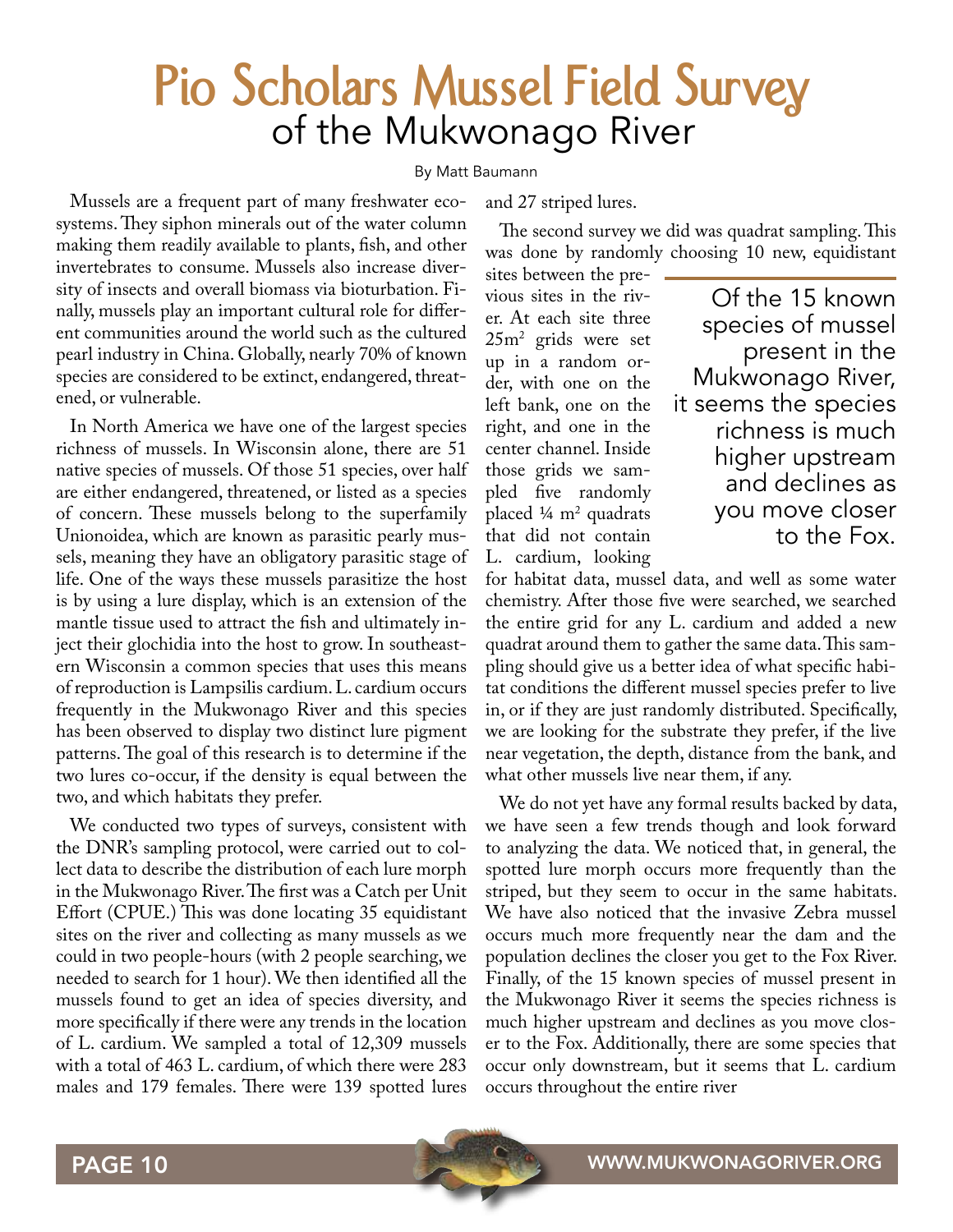# **Employing a Wiggly Workforce** For Purple Loosestrife control on Phantom Lake

By Natalie L. Dorrler, Invasive Species Coordinator, Friends of the Mukwonago River

The Friends of the Mukwonago River is incredibly proud of our partnership with Phantom Lakes Management District as we joined forces to combat invasive Purple Loosestrife plants. You should be proud too! We commend the board of directors and the property owners of Phantom Lakes for your continued support of invasive species control efforts. Phantom Lake can consider yourselves a model for invasive species removal among other lake management districts.



An invasive species (or non-native species) is any plant or animal that successfully establishes itself in an area. Invasive species is any species that does not naturally occurring in a given location, often reproduce quickly, have an abundant food source, and lack natural predators. While any ecosystem requires balance, when a non-native species is allowed to establish in an environment, they often out-compete native species and over utilize the available resources. This negatively effects the natural balance of the ecosystem.

The initiative used to control Purple Loosestrife is one of biocontrol, which employs a small beetle to eat the plant. The technique has proven to be largely successful statewide by the Department of Natural Resources for nearly two decades. This beetle, which feeds exclusively on Purple Loosestrife, is reared in simulated wetland environments and then released into natural areas with established Purple Loosestrife populations to do their work.

Again, we greatly commend your commitment to our natural resources and the continued education of invasive species management in our watershed. We look forward to continuing to work with you on this initiative in the upcoming years!

While it can be difficult to identify in the fall and winter, if you are out and about and see purple loosestrife, please note locations of the plant and report the information to Friends of the Mukwonago River to assist with the continued inventory and management of Purple Loosestrife on Phantom Lake!

Learn about Mukwonago River watershed invasive species management at www.mukwonagoriver.org For more about on statewide Loosestrife biocontrol, visit http://dnr.wi.gov/topic/invasives/loosestrife.html

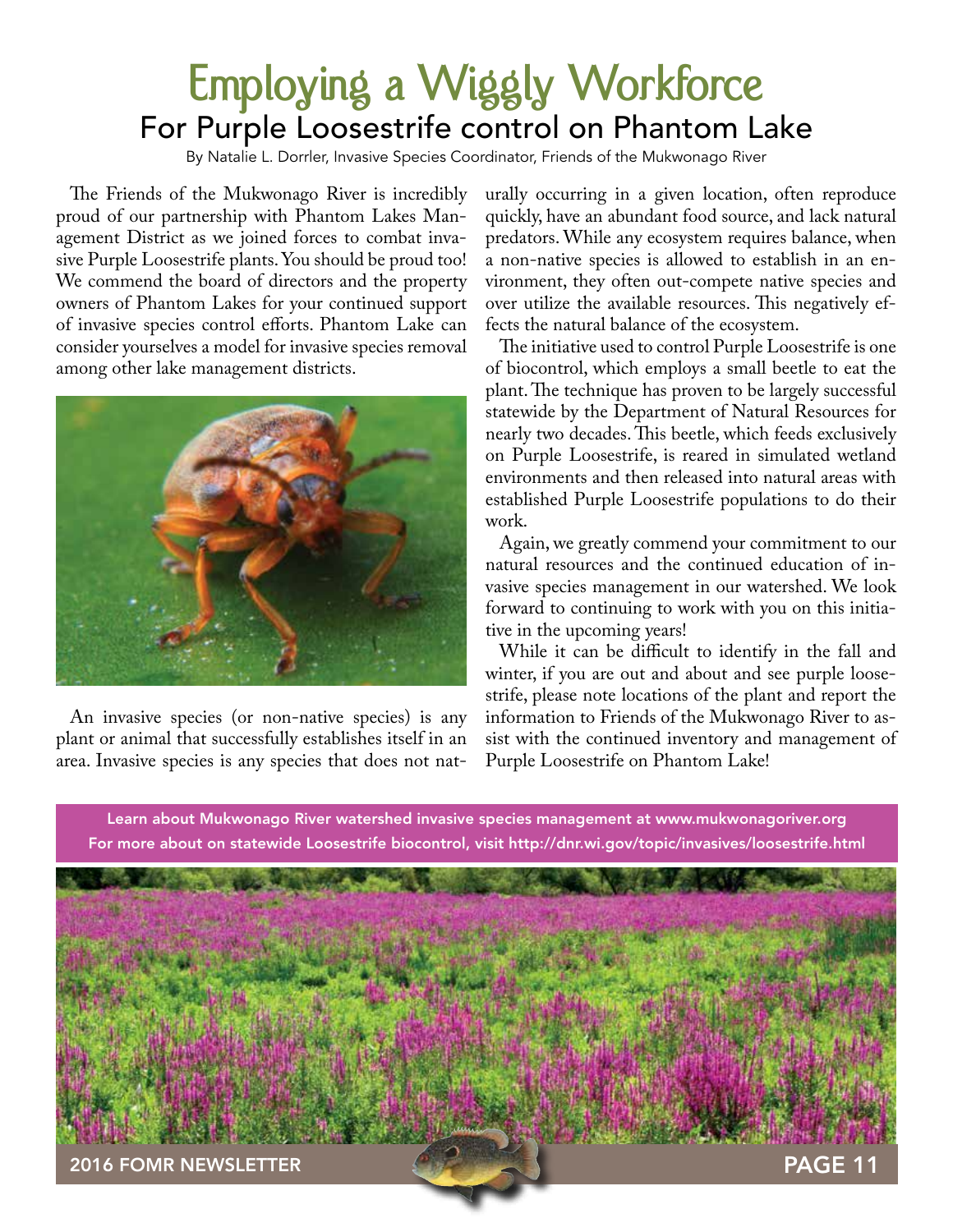# **Community Paddles & Hikes**

# A list of selected paddles and hikes that explore the Mukwonago River Watershed

# HIKE CROOKED CREEK NATURE PRESERVE

Directions: Turn west onto Bluff road at the intersection of Nature Road/Bluff road. Travel .6 miles to the preserve access point, which is on the north (right) side of the road and marked by a sign. There is a narrow pull-off alongside the road for parking.

With dramatic topography and overlooks, Crooked Creek Preserve is a stunning place to visit featuring dozens of springs that provide an estimated 70% of the water flowing into the Mukwonago River system. An approximate 1.5-mile hike should provide good birdwatching with many waterfowl species making use of the two impoundments on the preserve.

## PADDLE MUKWONAGO RIVER

Directions: From the main entrance to the Mukwonago River Unit of the Kettle Moraine State Forest (former Rainbow Springs). The parking lot is on County Highway LO approximately a mile east of County Highway E.

Seven culverts were removed in 2013 and the river has returned to its original path. Increases in populations of important river flora and fauna have already been observed now that the river has been allowed to flow naturally. The paddle will end at Beulah Road, although you can go on to County Highway I certain times of year before the wild rice takes over. Use caution paddling beyond Beulah/Marsh Road.

## HIKE PICKEREL LAKE FEN

Among the most rare wetland type in North America, fens rely on natural springs and require very specific conditions. Pickerel Lake Fen is biologically diverse and supports a number of rare or endangered species. Oak openings are being restored, an ecosystem

characterized by large bur and white oaks with a prairie-like understory of grasses and wildflowers.

## HIKE MEYER NATURE PRESERVE

Directions: The preserve is located at S104-W38319 Highway 67, about 2.5 miles southwest of Eagle. The entry drive is one mile southwest of the intersection of Highway 67 and Highway LO.

A picturesque combination of woodlands, restored prairies and wetlands, this 625-acre preserve is a primary headwaters for the Mukwonago River. There are 3 miles of hiking trails on the preserve to explore.

## PADDLE LAKE BEULAH TRIBUTARY

Directions: From County Highway J (west of Double D's bar). Vehicle access limited. The unnamed tributary that flows over Lake Beulah dam on the north end under County Highway J. Vehicle access limited.

Flowing through lush wetlands and sandy bottomed, this little visited tributary offers a beautiful paddle route through an ecologically significant area of the watershed that supports abundant mussel populations. Paddlers have a choice of routes at the Mukwonago River fork: Paddle upriver to Beulah Road or extend the trip downriver to Highway I.

### PADDLE EAGLE SPRINGS LAKE TO LULU LAKE

Directions: WDNR Eagle Spring Boat Launch, Wambold Road off County Highway E.

The classic Mukwonago River paddle. Boat rentals available at Eagle Springs Pub. Lulu Lake is a 95-acre kettle lake with excellent water quality and surrounding fens, bogs, sedge meadows, prairie remnants and oak openings.

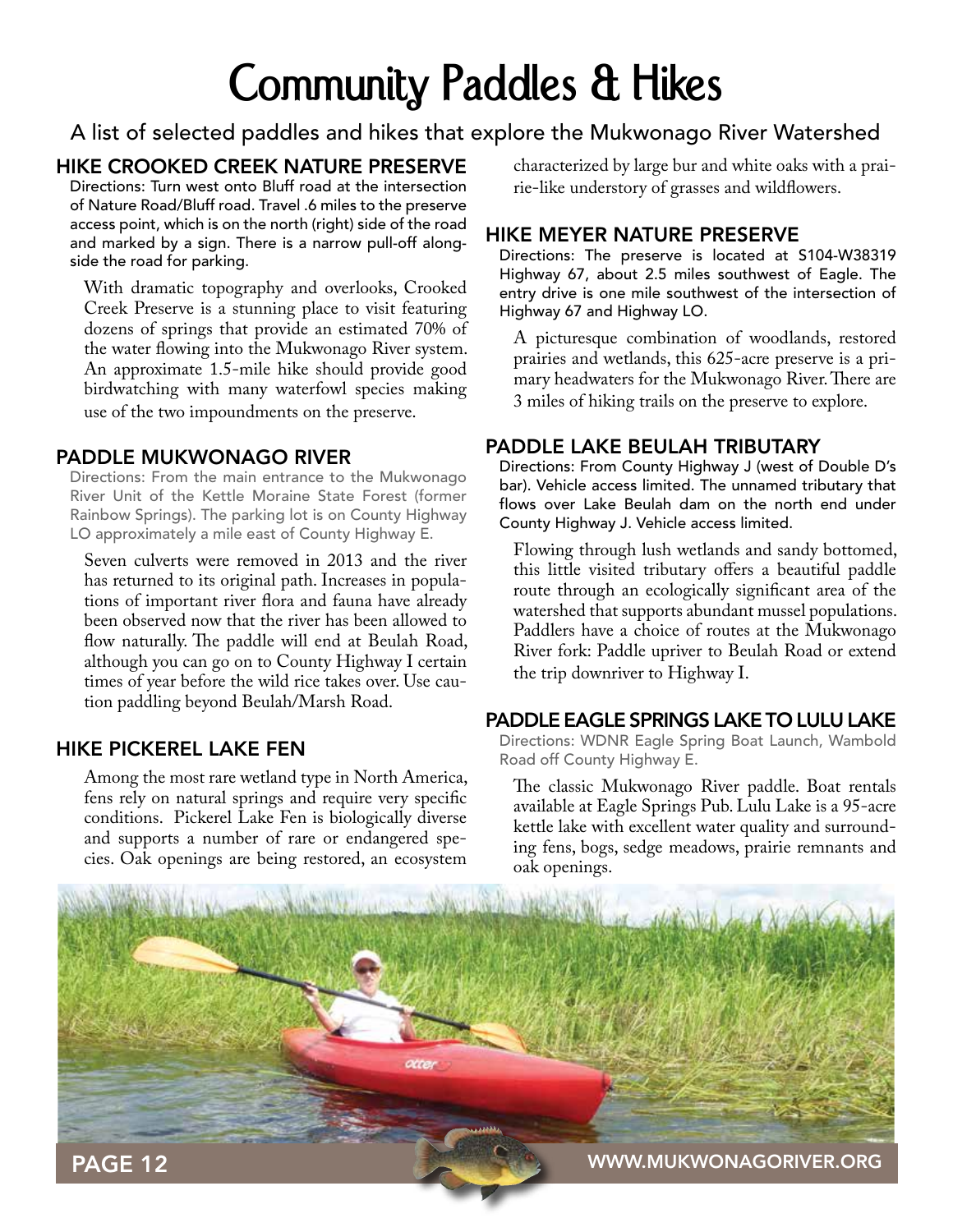# Mukwonago River Boat Access Map

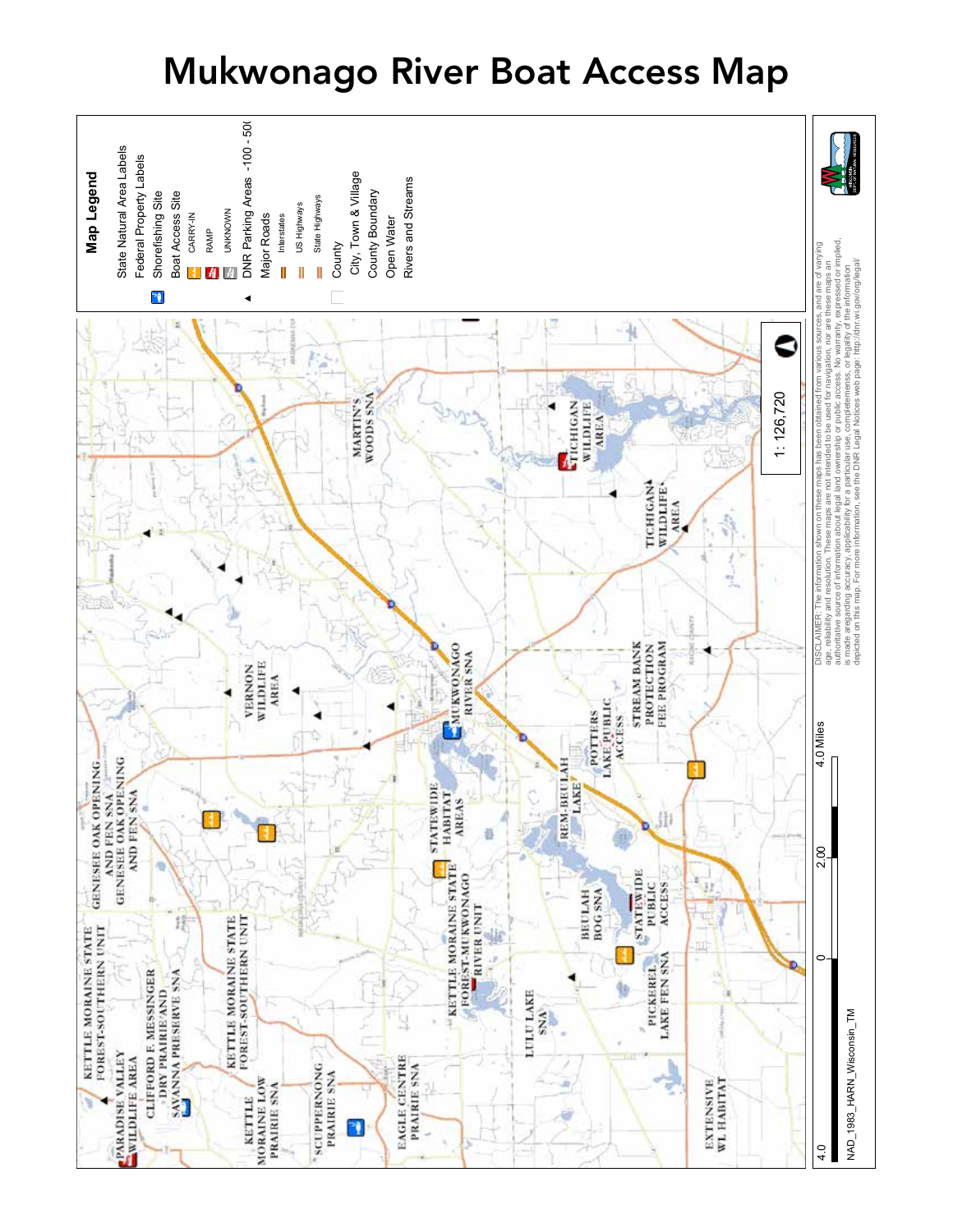# **THANK YOU!**

Thank you to all our members, donors, volunteers and partners who made this past year a success. You helped preserve the health of the Mukwonago River watershed and educate others about its importance. We appreciate all you do and thank you for your support!

M.E Andrews & W.E. Andrews Dorothea Anich Jerry Anich Louis & Karla Anich Jeff & Deb Bacon Larry & Elouise Benner Linda Berg & Michael Deck Susan & Paul Bergmann Jim Blomberg Dale and Janet Brugger Galen & Suzanne Buchanan Virginia Coburn Mark Conrad & Kathleen Conrad William Cooper & Lisa Borzynski Polly Cramer Greg Dahl Jason Dare Dan Davies John & Judy Day Tom Day Joseph M. Derra Richard Dow Dennis Dreher Eagle Spring Yacht Club David Eischen Gerald Emmerich & Signe Emmerich Eric Epstein Dean Falkner Peter and Katherine Feit Ray Fisher

Michol Ford Mike Garber & Jody Susan Graczyk Sheldon Grad Michelle Hackett Matt Haeger Milton Haeger Dr. Rex Hanger Kristie Hansen Warren E. Hansen Delene Hanson & Tom Ueberroth Paula and Ron Harris Gina & Eric Howden DC Jager Robert F Jansen Gary Johncox Barbara Johnson Marlin Johnson Helen Johnston Mary Kastelic & Robert Kastelic Greg Kent & Janet Defnet Martin Kern Joseph J. Koch Jan Kodner & Roberta Levin Kenneth J. Kurt Chris Ann Lauria & Timothy Roebke Karen Leonard Neil & Susan Locke Roger Lyon & Rachel Lyon Ed & Susanne Mack Monty & Chris Mackey

Jon (Kyle) MacLeod John Macy & Sandi Brand Christopher Mann John & Julie Mann Jim Marrari & Barb Carstens Peter and Mary K. McCanna Larry McCormick Dean Meier John Mesching Hans Meyer Pamela Meyer Robert & Charlotte Miller Cynthia Moore Gail Mork Dennis & Joan Mullens Heidi Natura Albert & Nancy Niemi Nick & Patricia Niminski Mariette Nowak Virginia Oakland & Fred Oakland Tom Oehler & Mary Oehler Jim Olive Ed and Linda Olson Nancy Palmer Payne Thomas Petri Phantom Lake Yacht Club Paul Pilon & Darrell Pilon Ms. Lynn Preston Allen & Karen Queenen Fred Ramge Frank & Ruth Rappold Paul & Cathy Riedl Nancy Roble & Dale Roble

ELYC Members Bridget Rowan Bill Ryan Wayne & Christine Sage John R. Scherer Karen & Mark Schneider Paul Shedivy Daniel Smart Kristin Spencer Michael Sprenger Debra Stritzke & Bernard Stritzke Aimee Sundberg Bill & Kathy Tarman-Ramcheck Mr & Mrs Joseph Tomaska Deanna Tracy & Doug Tracy Ann Trupke Mark Trzecinski Sophia Vaitkus Juanita Vander Velden Kathleen Wambold Monica Waszak Jean & Tom Weedman Gordy Welch Joseph Westcott Welody Wilson Mr. Tim Wirsching Brian Younger James Yourkovich Jane Zeman

# **Thank you Board and Staff**

Friends would like to take this opportunity to thank the three staff people who made significant contributions to the organization during their tenure. Thank you to Cynthia Holt, Eric Howden and Natalie Dorrler. We appreciate all the effort and good you each accomplished for Friends and wish you well on your next and future assignments. Friends grew stronger under each of you.

We would also like to thank the board members who have retired from the board, but were significant players while they were here. Thank you Ed Olson, Gina Howden, and Dick Jenks for the incredible help and experience you provided. Keep doing your good work and know that Friends is stronger because of your participation.

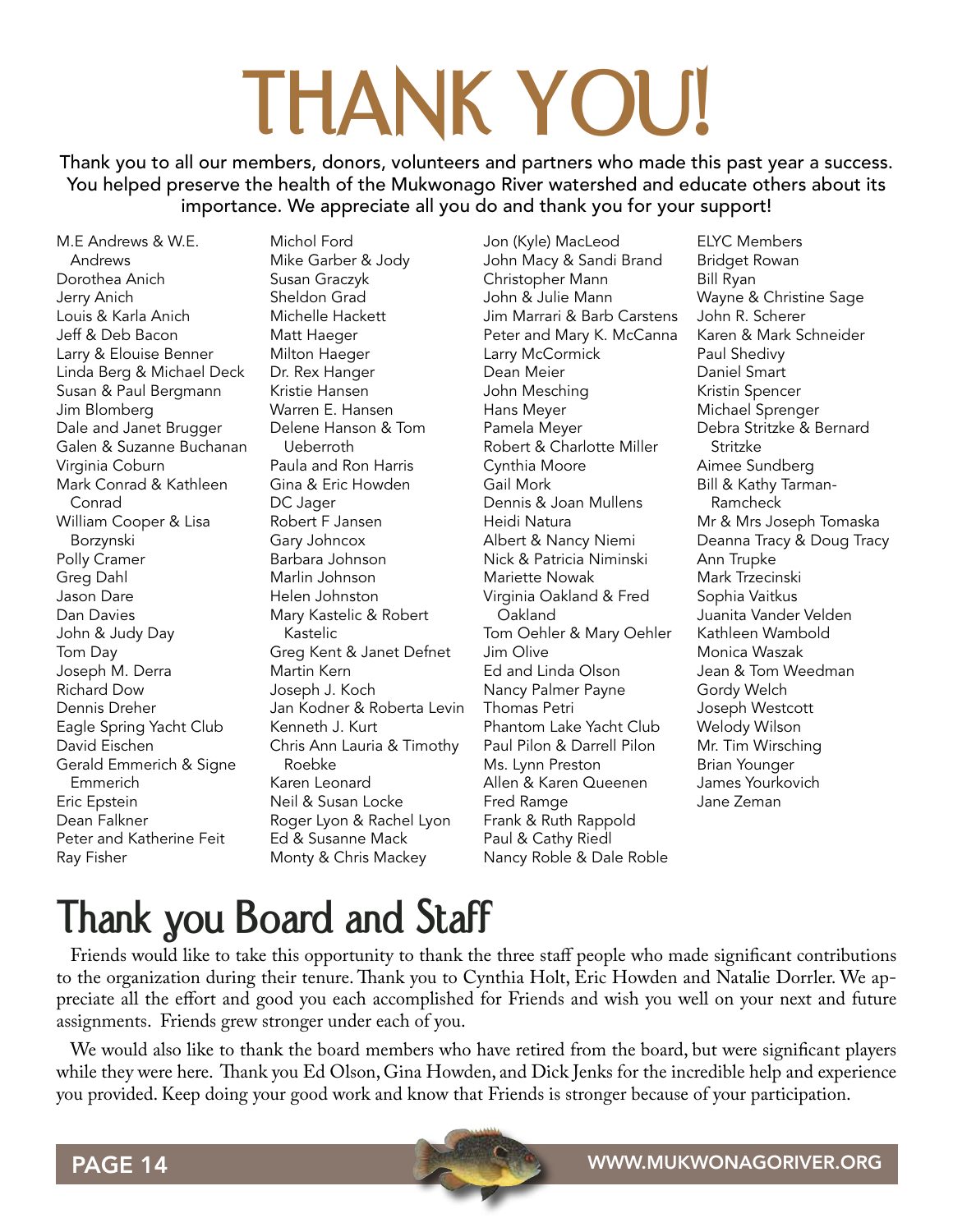# **We Welcome Your Support**

# Your generosity is critical to protecting this pristine resource







The Mukwonago River watershed is one of four "Last Great Places" in Wisconsin. Because of its high-quality waters and diverse wetlands, it was selected in the early 2000s as one of three focal sites of the Global Wetland Network. The Mukwonago River is home to over 50 species of fish, several species of rare freshwater mussels, an incredible diversity of wetlands, and some of the best water quality in Southeastern Wisconsin.

The mission of the Friends of the Mukwonago River is to protect this natural treasure, including its associated tributaries, lakes, wetlands and buffer zones, through education, advocacy and promotion of sound land use throughout the watershed. Friends works collaboratively with many other public and private organizations that have also recognized the importance of preserving the ecosystem.

The need for the preservation of this resource gem is clear and compelling. The 18 miles and 74 square miles of the watershed include seven major lakes, seven minor lakes and numerous tributaries, sustained by natural springs, seepage from wetlands and moraines and runoff from surrounding farms and developed lands. We have four program areas we have focused on for over 15 years:

### Conservation initiatives

Utilize scientific concepts, scientists and technology to analyze and protect the valuable resources in our watershed. This watershed is studied by citizens and scientists alike as we continue to monitor its health and preserve its pristine qualities.

### Watershed protection

Projects with local citizens which demonstrate and educate about the watershed and the needs to protect and preserve its habitat, animals and resources. We work with our Education Consortium to educate youth and adults about the benefits of the watershed.

### Policy for protection, preservation and restoration

With our partners we support legislative protections for our waters, work with local governments to educate our constituents of its value, and teach and use best practices for watershed wide protection.

### Promotion of sound land use

We work with local municipalities, developers, landowners and stakeholders to ensure that planning and zoning efforts include river and watershed protection.

These programs areas are of concern to the management districts of our major lakes, since these influences can positively or negatively impact the system. We hope to continue our partnership with riparian residents to protect our shared, valuable resource. We will further the work we can do together to implement the recommendations of the Mukwonago River Watershed Protection Plan.